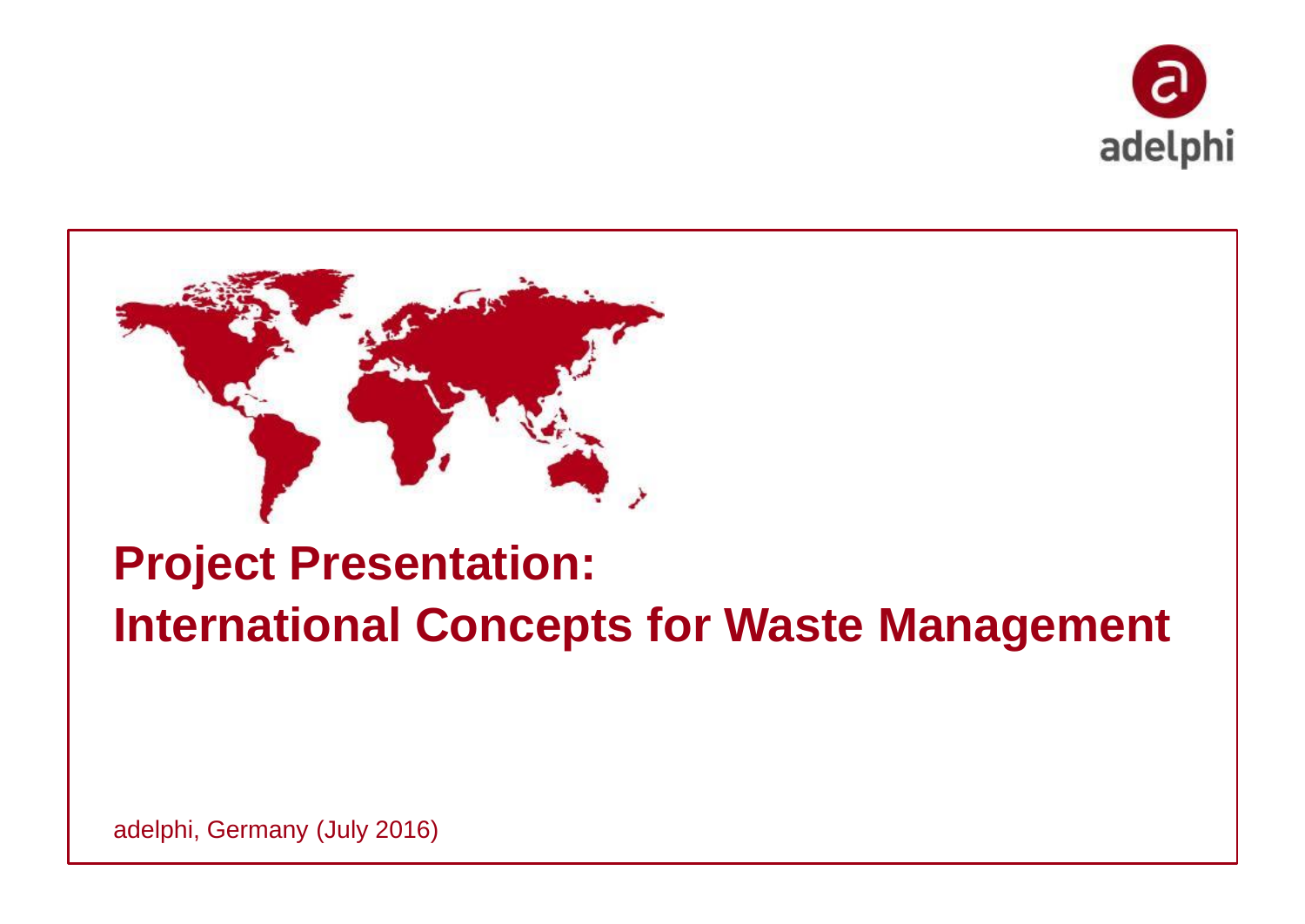# **Project overview**

- Implementing partners: adelphi, intecus and FFU
- Funding agency: German Environment Agency
- Term: 02/2015 12/2017
- Project aims:
	- Analysing the current status of the waste and recycling management systems in four target countries
	- Conducting deficit analyses to identify respective barriers to development
	- Suggesting potential measures to further develop the waste management sectors
	- Discussing potential measures in country workshops



**Umwelt Bundesamt** 

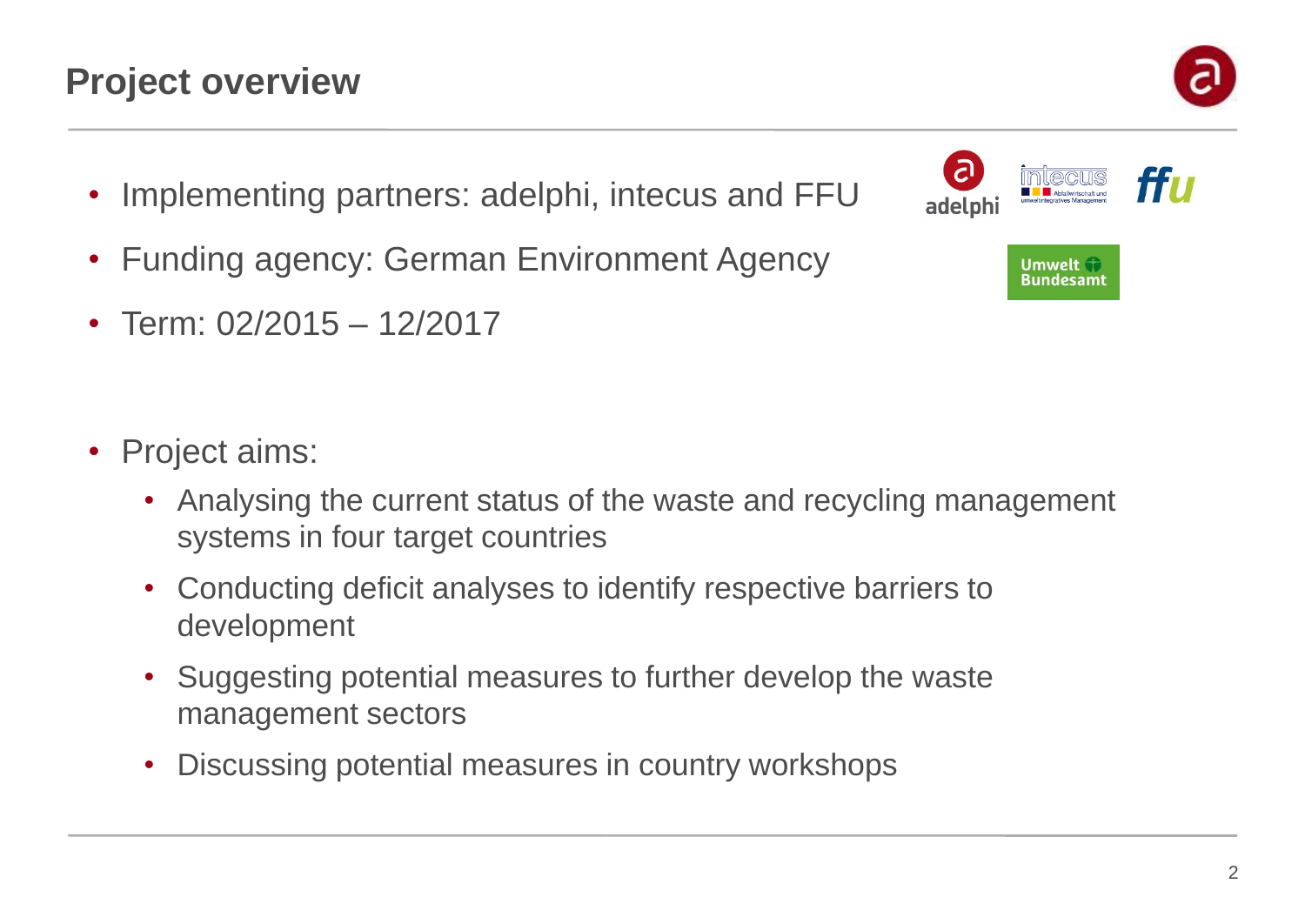# **Project content**



| 2015      | Identification of four partner countries (WP1)                                                                        |  |  |
|-----------|-----------------------------------------------------------------------------------------------------------------------|--|--|
| 2016      | Analysis of the current status of the waste and recycling<br>management systems (WP2)                                 |  |  |
| 2016      | Preparation of workshops and preliminary country-specific<br>publications (WP3)                                       |  |  |
| 2016/2017 | Organisation and realisation of country workshops with national<br>stakeholders and German technology providers (WP4) |  |  |
| 2017      | Integration of preliminary research and workshop results in<br>country-specific publications (WP5)                    |  |  |
| 2017      | Organisation and realisation of a joint international closing<br>conference in Germany (WP6)                          |  |  |

WP = Work package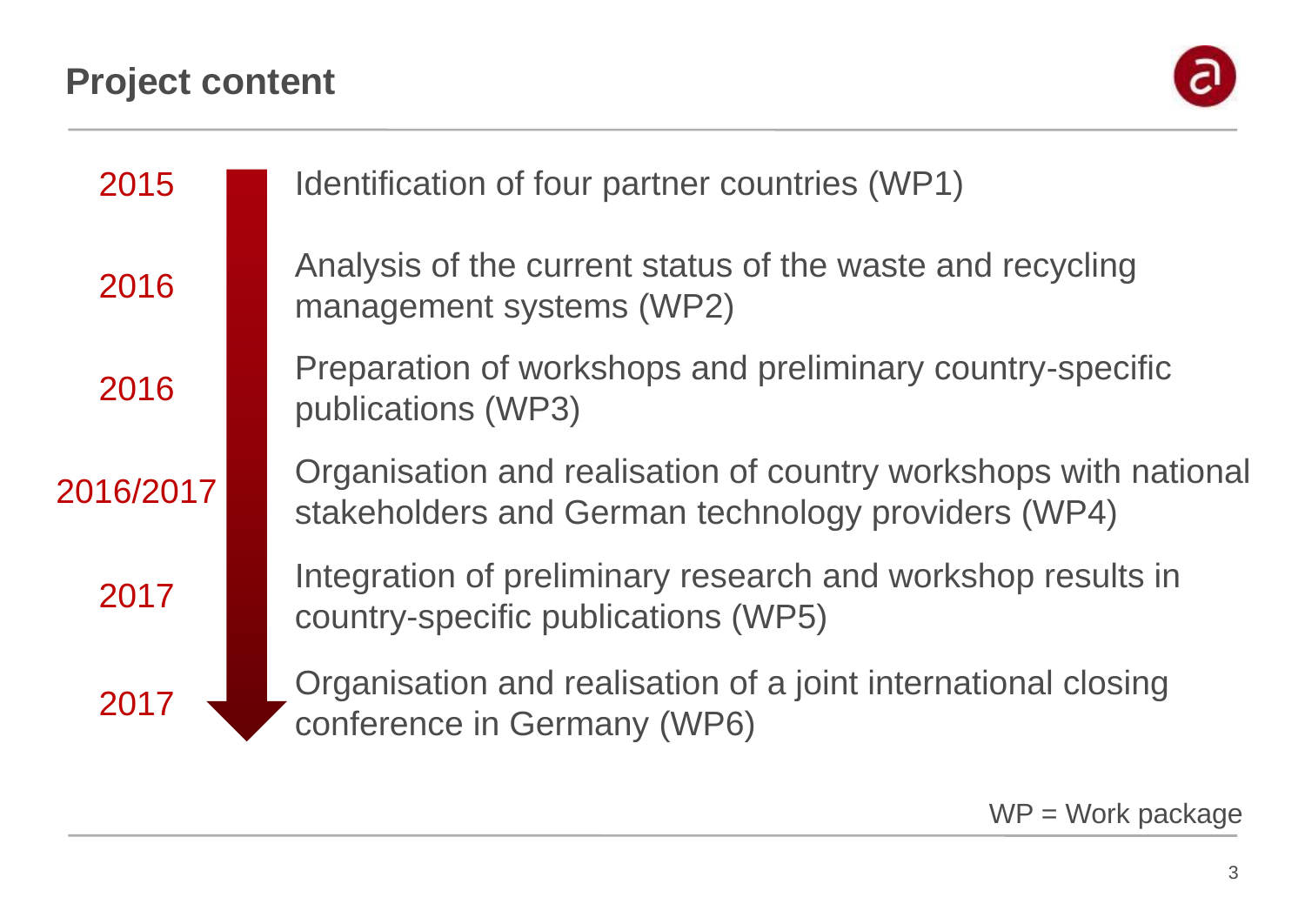

#### **Selection criteria**

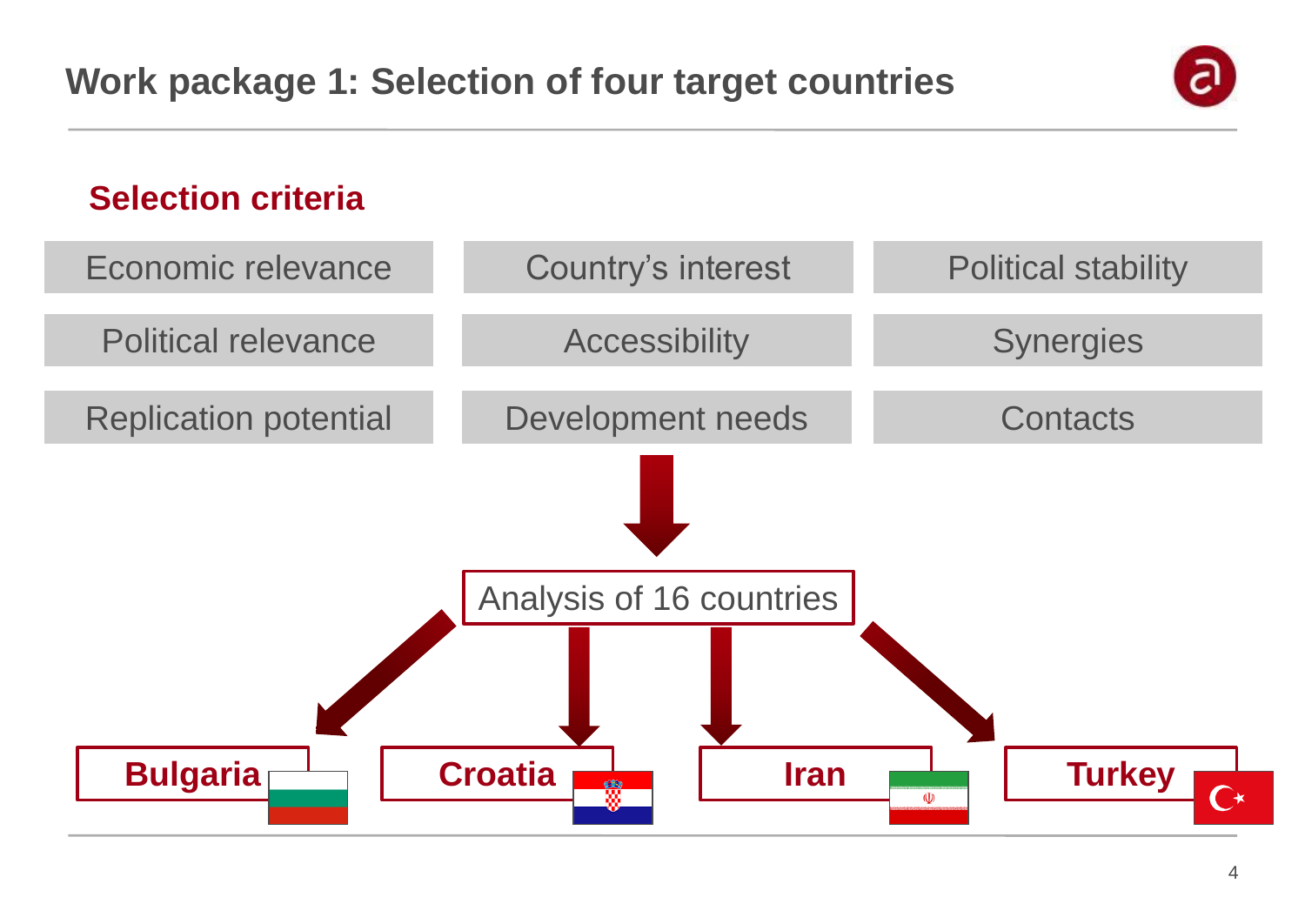# **Output 1/2: Analysis of the current state of the waste and recycling management system in the respective target country**

- Desk research
- **Expert interviews**



- Country-specific information, e.g. demographics
- Industrial structure, urbanisation, infrastructure
- Environmental policy
- Waste management structures
- …

- Evaluation of collected information
- Writing country studies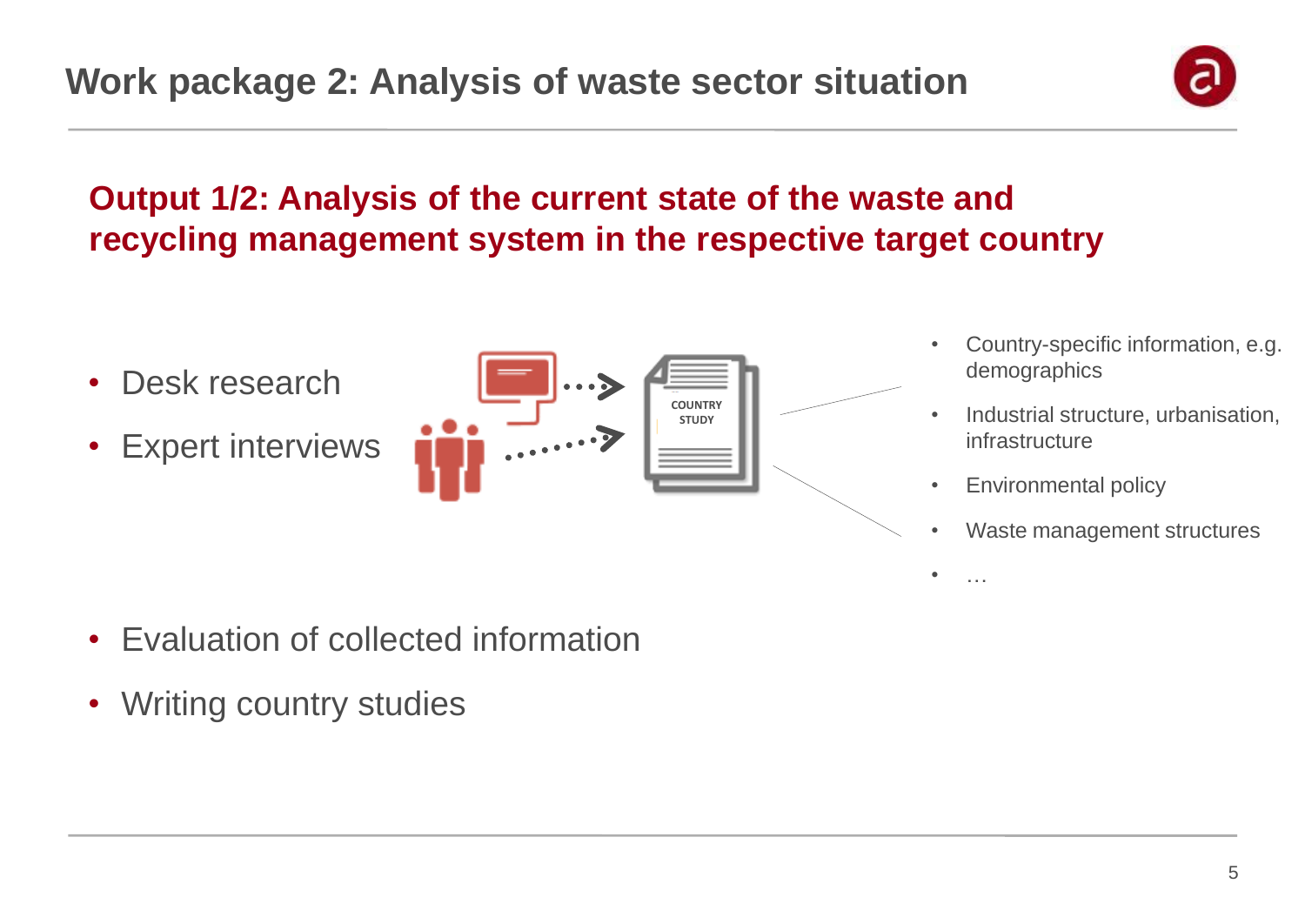

# **Output 2/2: Analysis of deficits and identification of potential measures for further development**

- Analysing deficits with respect to a more sustainable and resource efficient waste management
- Taking into account country-specific background and current situation
	- $\rightarrow$  Identification of potential measures

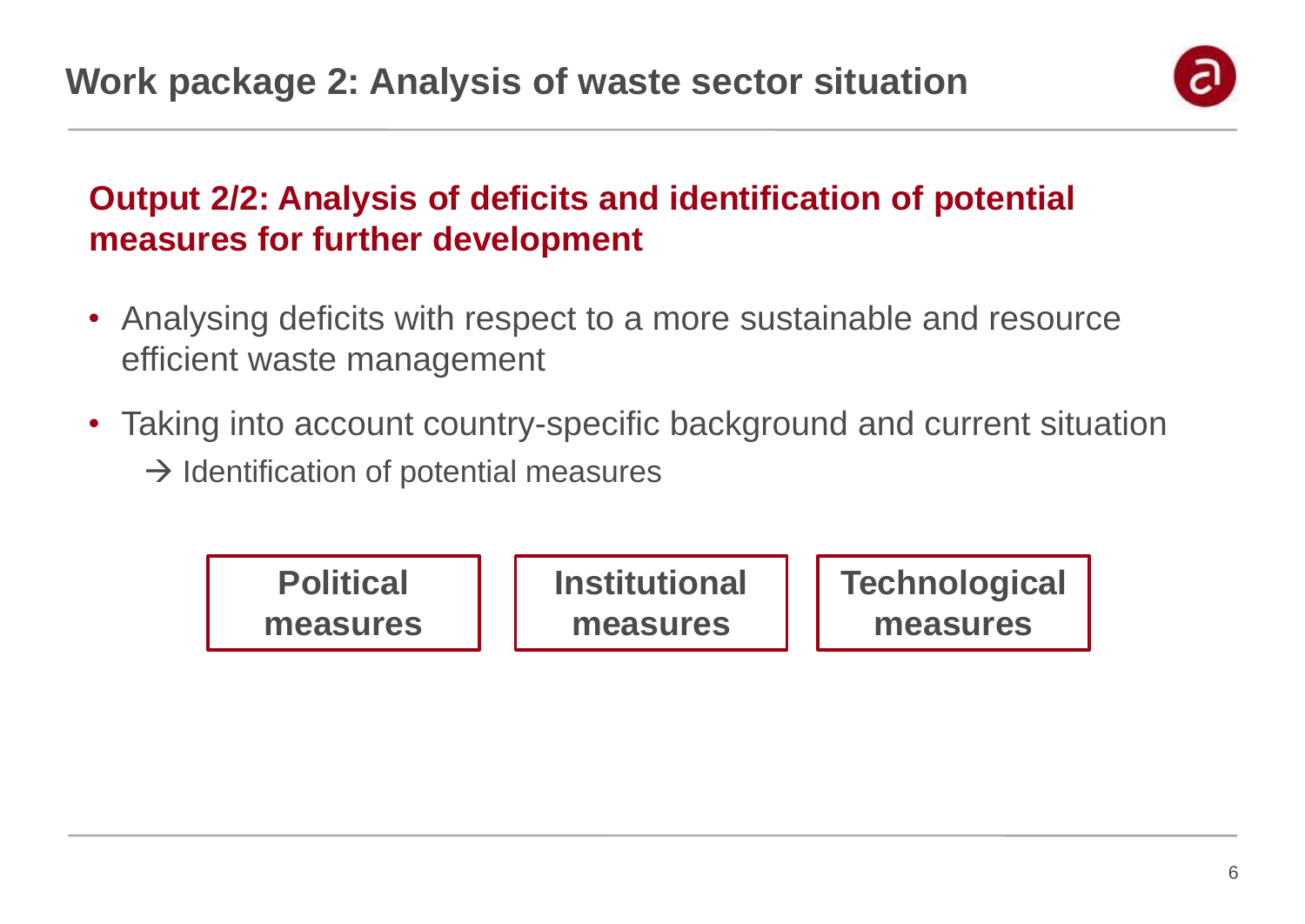

# **Outputs: Selection of workshop participants and preparation of workshop publications**

- Identification of relevant stakeholders of the target countries' waste management
- Identification of relevant German waste management stakeholders
	- $\rightarrow$  Exchange of experiences



• Publication of country-specific background information on current waste sector situation and preparation of workshop agenda, logistics etc. (workshop handout & workshop flyer)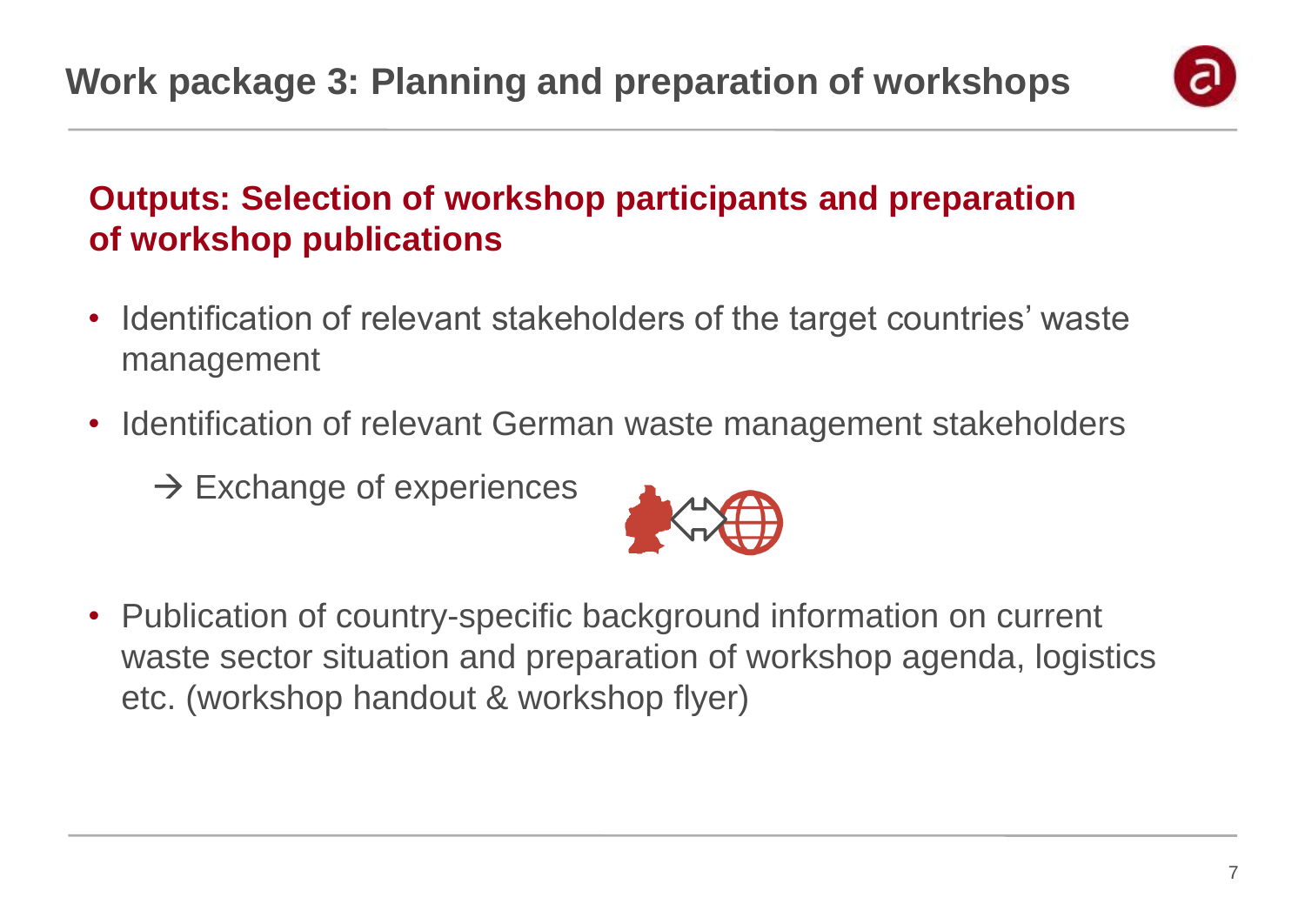

#### **Output: Workshops are realised**

- Joint programme development with stakeholders from the target countries as well as with representatives of the German waste sector
- Realisation of country workshops, with participation of German waste sector representatives
- Transfer of results from analysis of waste sector situation (WP2) and discussion results from workshops into conceptual suggestions for the development of each country's waste management





| ł |  |
|---|--|
| i |  |
|   |  |
| I |  |
|   |  |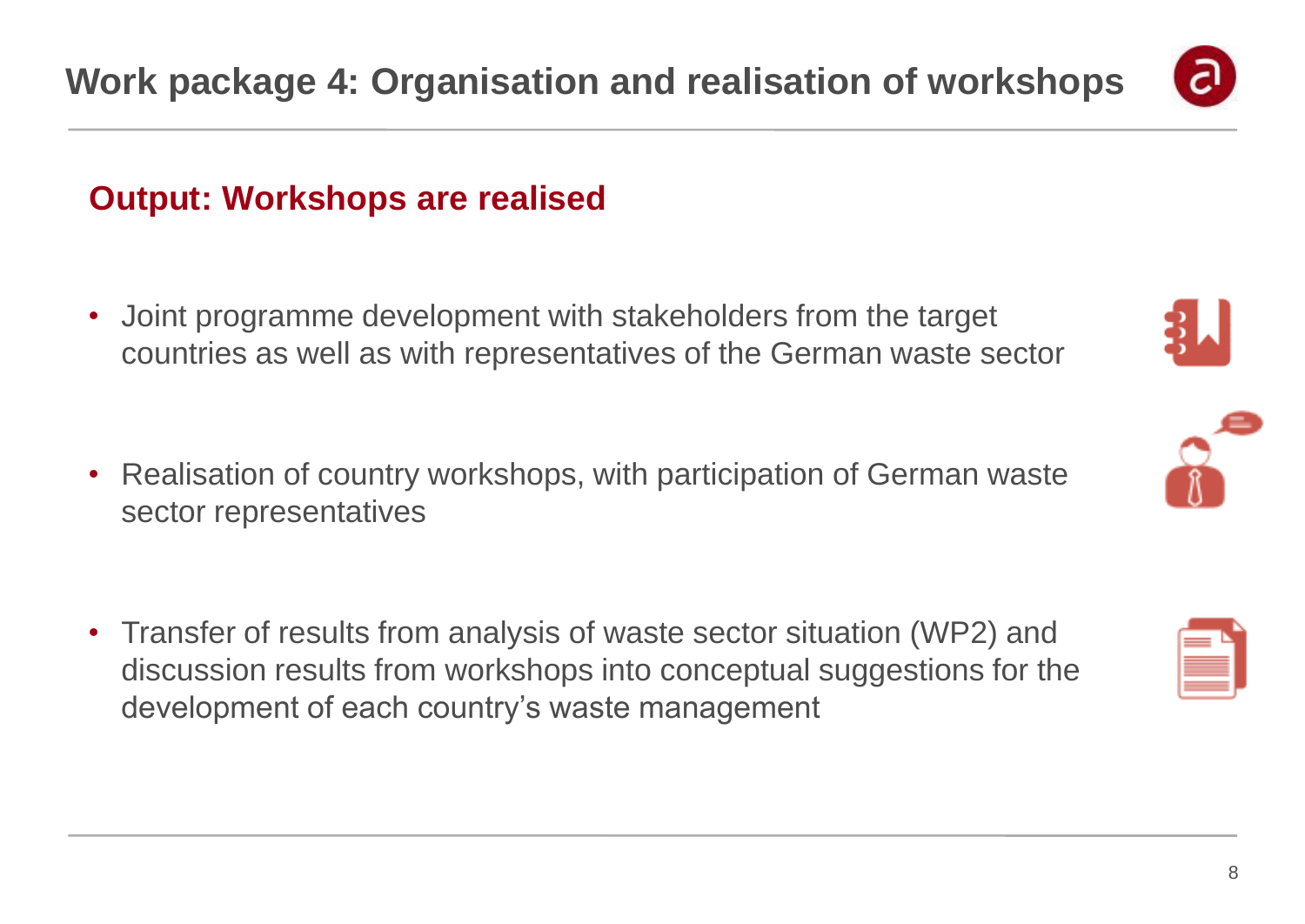

# **Output: Publication of country-specific publications**

- After the workshops, the project team will publish the results of the discussions with the target countries' stakeholders in country-specific brochures
- The publications contain the workshop results, based on the preliminary research and country studies

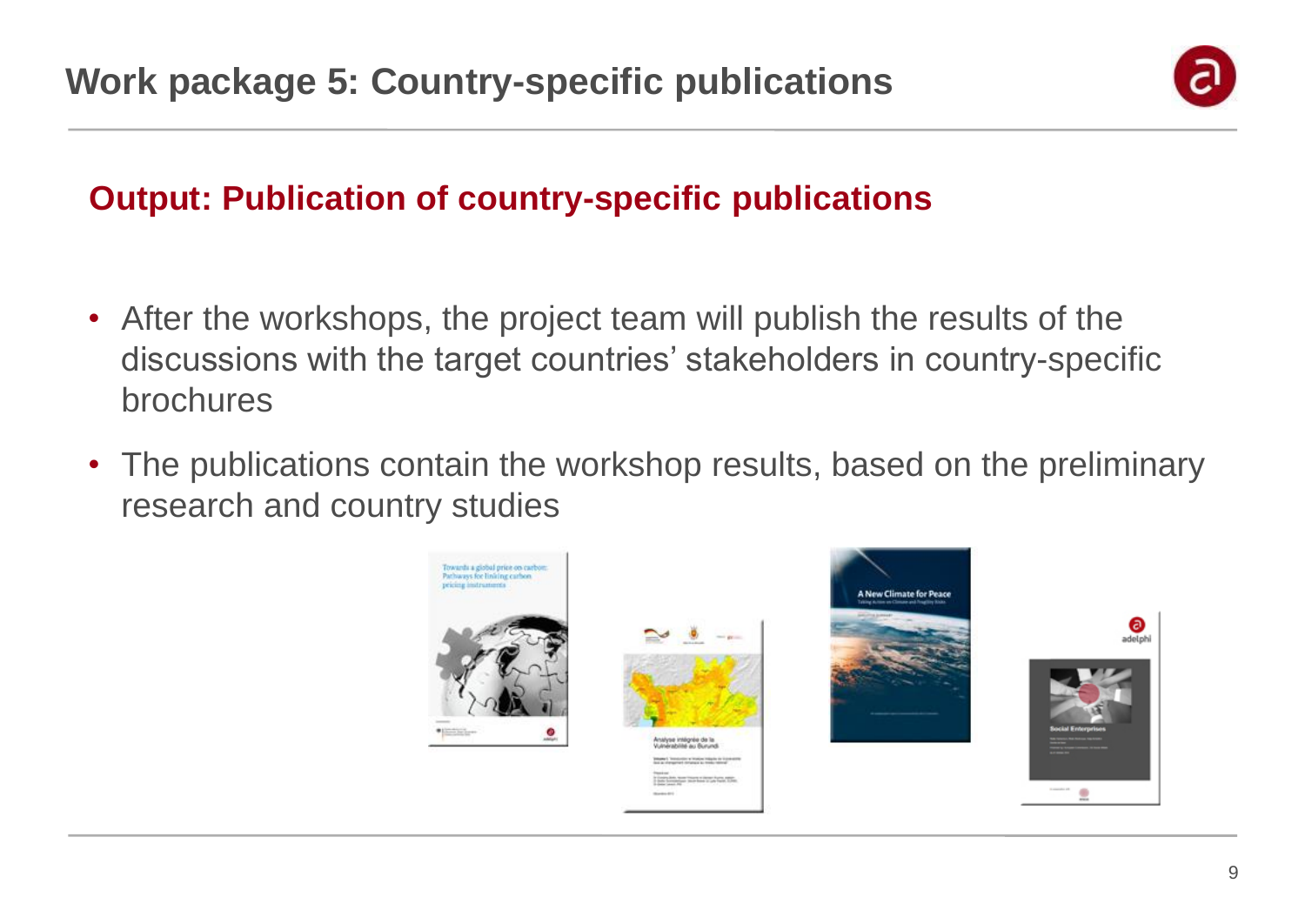

### **Output: Joint international closing conference in Germany realised**



- Planning, preparation, realisation and evaluation of the closing conference
- Closing conference aims at jointly discussing the results from all four target countries
- Event is open to participants from other countries

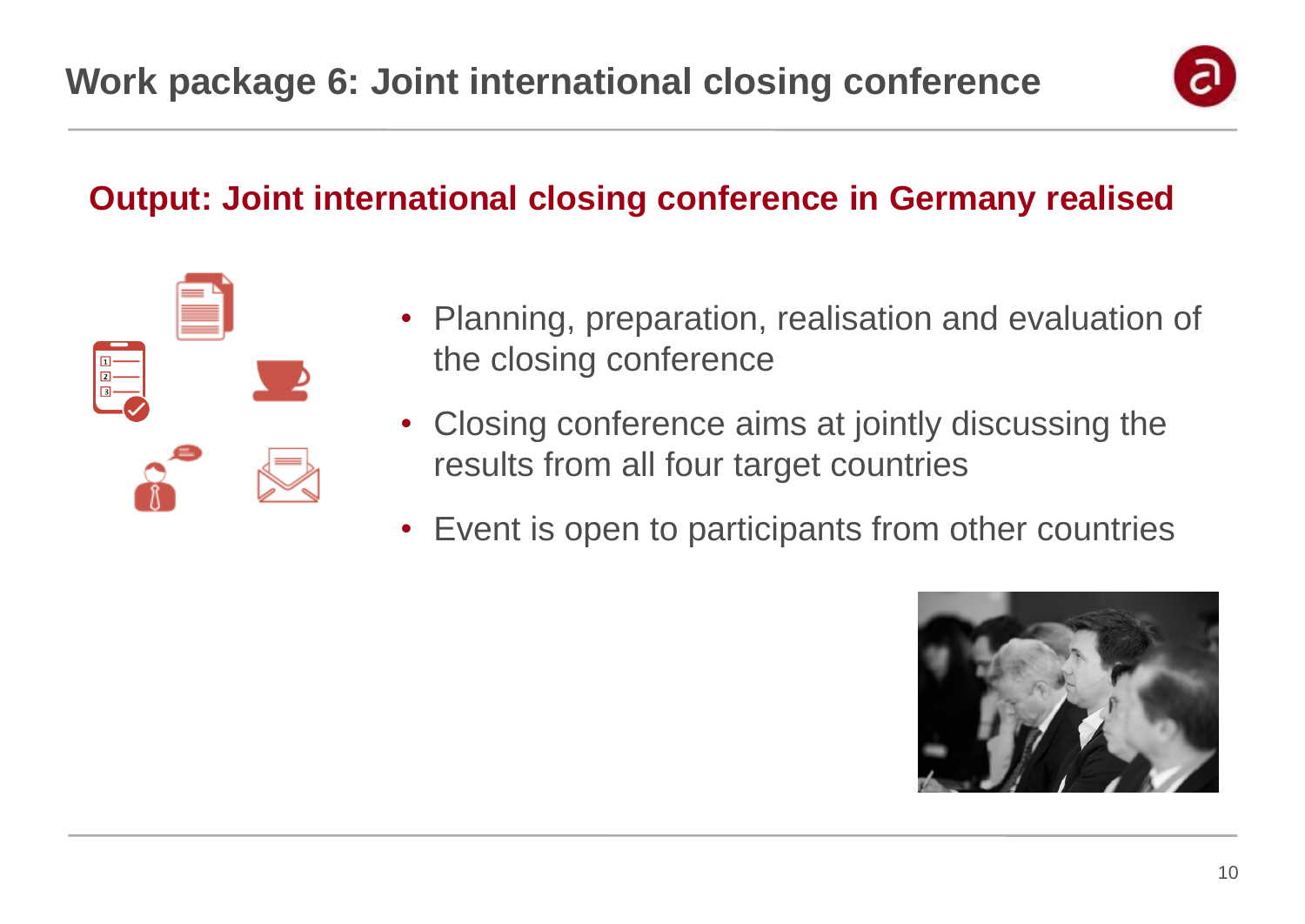

## **For getting in touch with the project team, please contact:**

- For Croatia & Bulgaria: Mr Jörg Wagner, INTECUS, at [wagner@intecus.de](mailto:wagner@intecus.de)
- For Turkey & Iran: Mr Frederik Eisinger, adelphi, at [eisinger@adelphi.de](mailto:eisinger@adelphi.de)